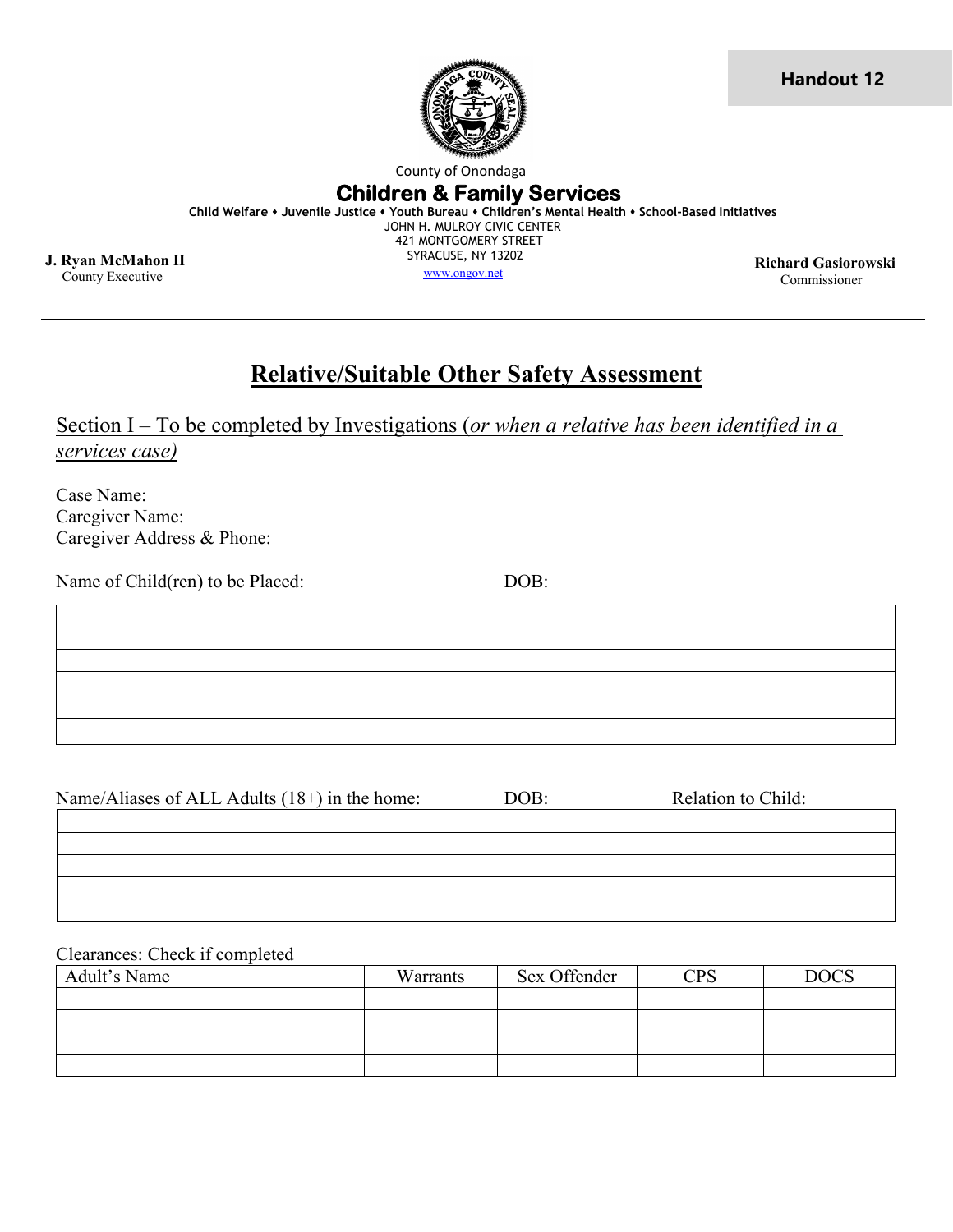### **Handout 12**

Concerns regarding any of the above:

| Concerns to be Addressed:  |            |                |  |
|----------------------------|------------|----------------|--|
|                            |            |                |  |
| <b>Placement approved?</b> | <b>Yes</b> | N <sub>0</sub> |  |
| <b>Completed By:</b>       |            | Date:          |  |
| Supervisor:                |            | Date:          |  |

## Section II – To be completed by Triage/ Permanency

| Name of Other Children Living w/ Caretaker |  | School/Daycare |
|--------------------------------------------|--|----------------|
|                                            |  |                |
|                                            |  |                |
|                                            |  |                |
|                                            |  |                |
|                                            |  |                |

Describe sleeping arrangements – Will DCFS need to provide beds or pack 'n play?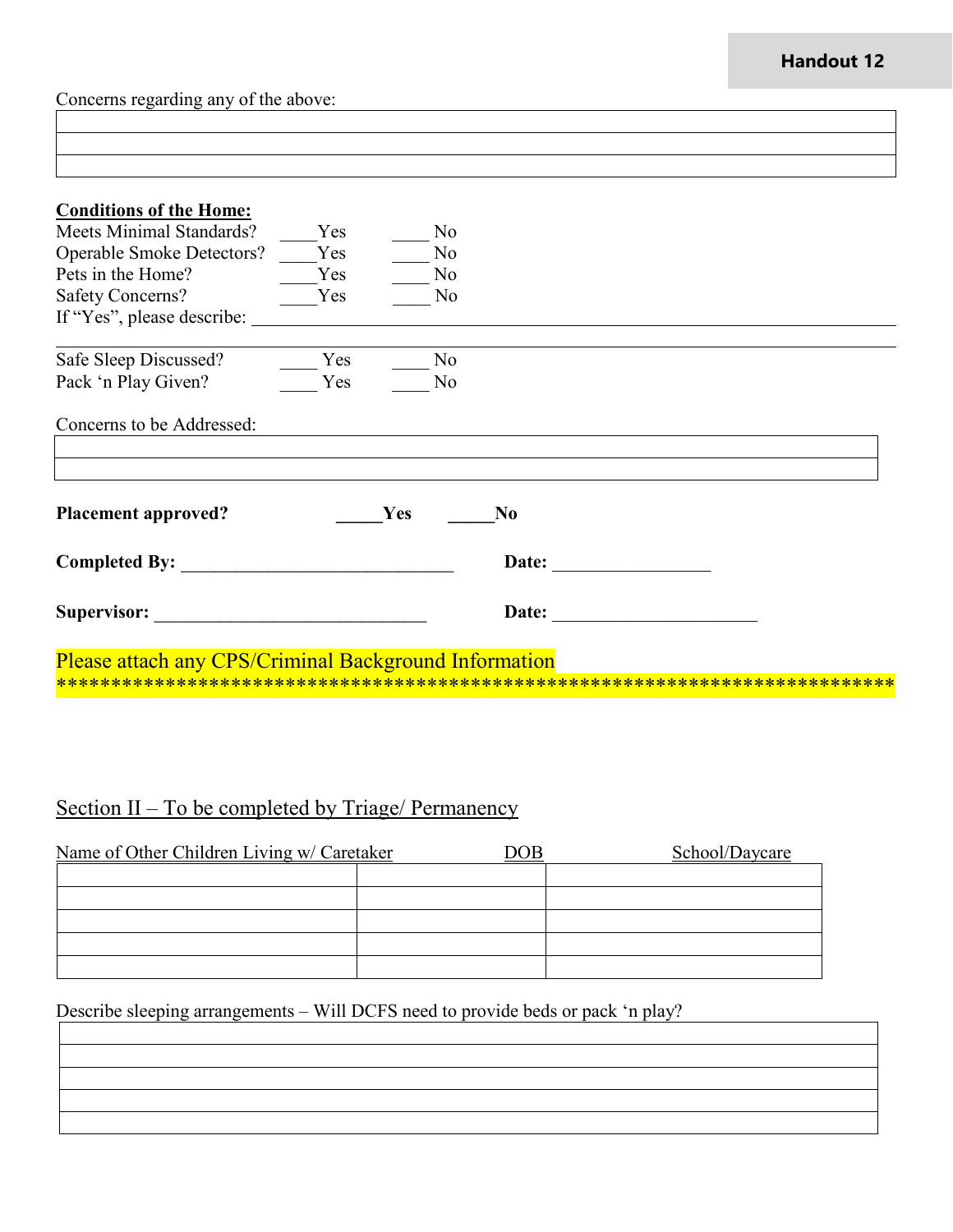#### **Handout 12**

Where will the placed children go to School/Daycare/Medical/Mental Health:

Plan for Visitation with parents:

Caretaker's Physical/Mental Health Issues (i.e., ability to care for child(ren)):

Caretaker's Source(s) of Income (check all that apply):

| -<br>$\overline{ }$ |  |
|---------------------|--|
|                     |  |

Caretaker's Debt (if any): (check if in arrears)

| Rent | Nationa<br>uria<br>юна | $\sim$<br>Other<br>tv<br>spec <sub>1</sub> t<br>0.000<br>.case |
|------|------------------------|----------------------------------------------------------------|
|      |                        |                                                                |

| Willing to Submit to Jurisdiction of the Court?   | Yes  | No. |
|---------------------------------------------------|------|-----|
| Willing to be a long-term resource?               | Yes  | No. |
| Referred for foster care emergency certification? | Yes. | No. |

Other Relevant Information:

| Caretaker's or Relative's Home:<br>Any apparent risk to health & safety of the child?<br>If "Yes", please describe: | No. | Yes |  |
|---------------------------------------------------------------------------------------------------------------------|-----|-----|--|
|                                                                                                                     |     |     |  |
|                                                                                                                     |     |     |  |